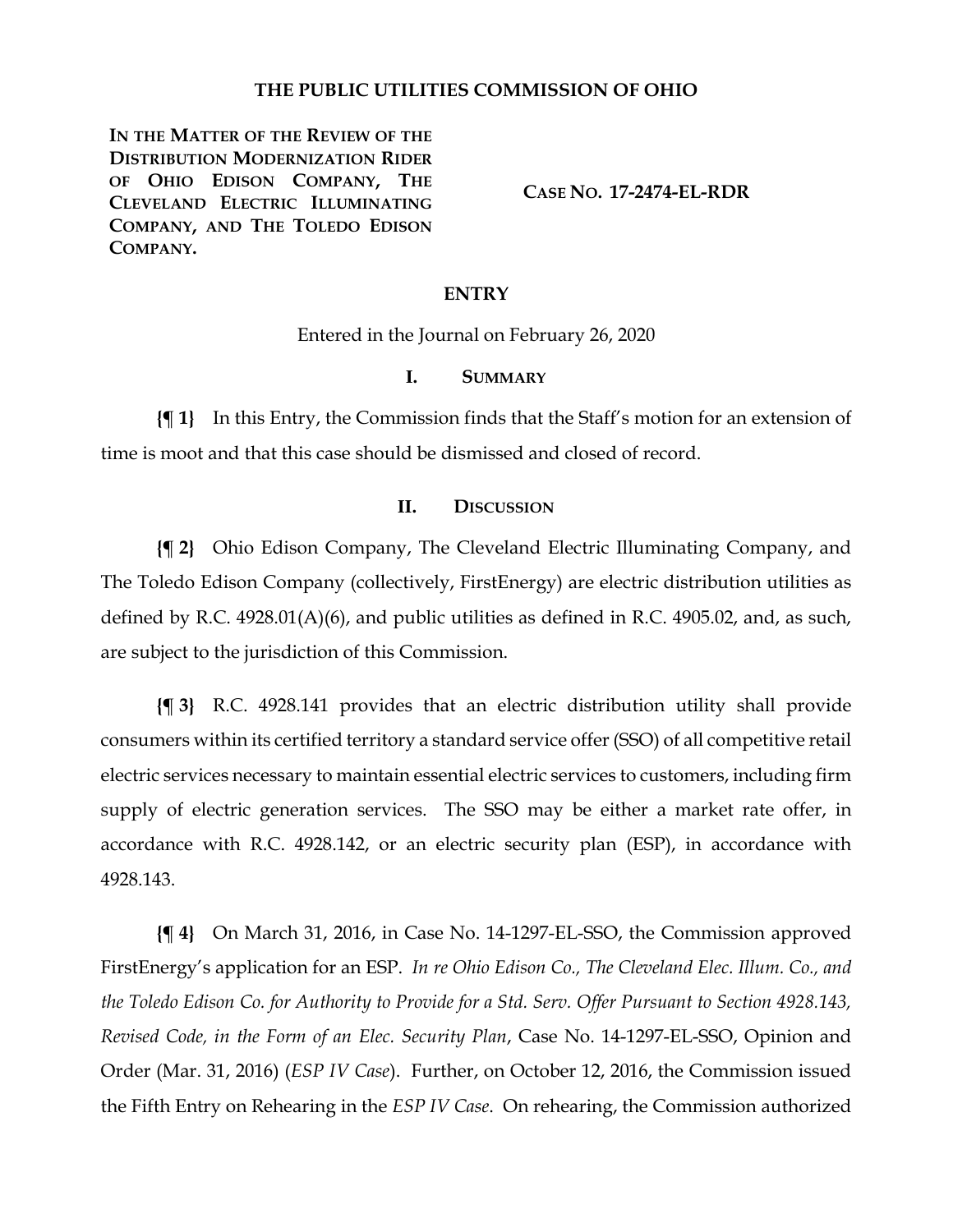FirstEnergy to implement a distribution modernization rider (Rider DMR). *ESP IV Case*, Fifth Entry on Rehearing (Oct. 12, 2016) at ¶185. Additionally, the Commission ruled that Staff will review the expenditure of Rider DMR revenues to ensure that Rider DMR revenues are used, directly or indirectly, in support of grid modernization. *ESP IV Case*, Fifth Entry on Rehearing (Oct. 12, 2016) at ¶282.

**{¶ 5}** On January 24, 2018, the Commission selected Oxford Advisors, LLC (Oxford) to serve as the third-party monitor. In the *ESP IV Case*, the Commission directed the monitor to file a final report of its review of Rider DMR within 90 days after its termination or extension. *ESP IV Case*, Eighth Entry on Rehearing (Aug. 16, 2017) at ¶113.

**{¶ 6}** On June 19, 2019, the Supreme Court of Ohio issued its decision on appeal of the Commission decision in the *ESP IV Case*, affirming the Commission's order in part, reversing it in part as it relates to Rider DMR, and remanding with instructions to remove Rider DMR from FirstEnergy's ESP. *In re Application of Ohio Edison Co. v. Pub. Util. Comm.*, 157 Ohio St.3d 73, 2019-Ohio-2401, 131 N.E.3d 906 at ¶¶ 14-29.

**{¶ 7}** On August 22, 2019, pursuant to the *Ohio Edison* decision, the Commission directed the Companies to immediately file proposed revised tariffs setting Rider DMR to \$0.00. The Companies were further directed to issue a refund to customers for monies collected through Rider DMR for services rendered after July 2, 2019, subject to Commission review. Once the refund had been appropriately issued, the Companies were instructed to file proposed, revised tariffs removing Rider DMR from the Companies' ESP. *ESP IV Case*, Order on Remand (Aug. 22, 2019) at ¶¶ 14-16.

**{¶ 8}** The Companies complied with the Commission's directives as instructed in the Order on Remand and filed tariffs removing Rider DMR from their ESP on October 18, 2019. On February 18, 2020, Staff requested an extension of time for the filing of the final report. Staff represents that Oxford needs additional time to complete the final report and requests that the date for filing the report be extended to March 31, 2020.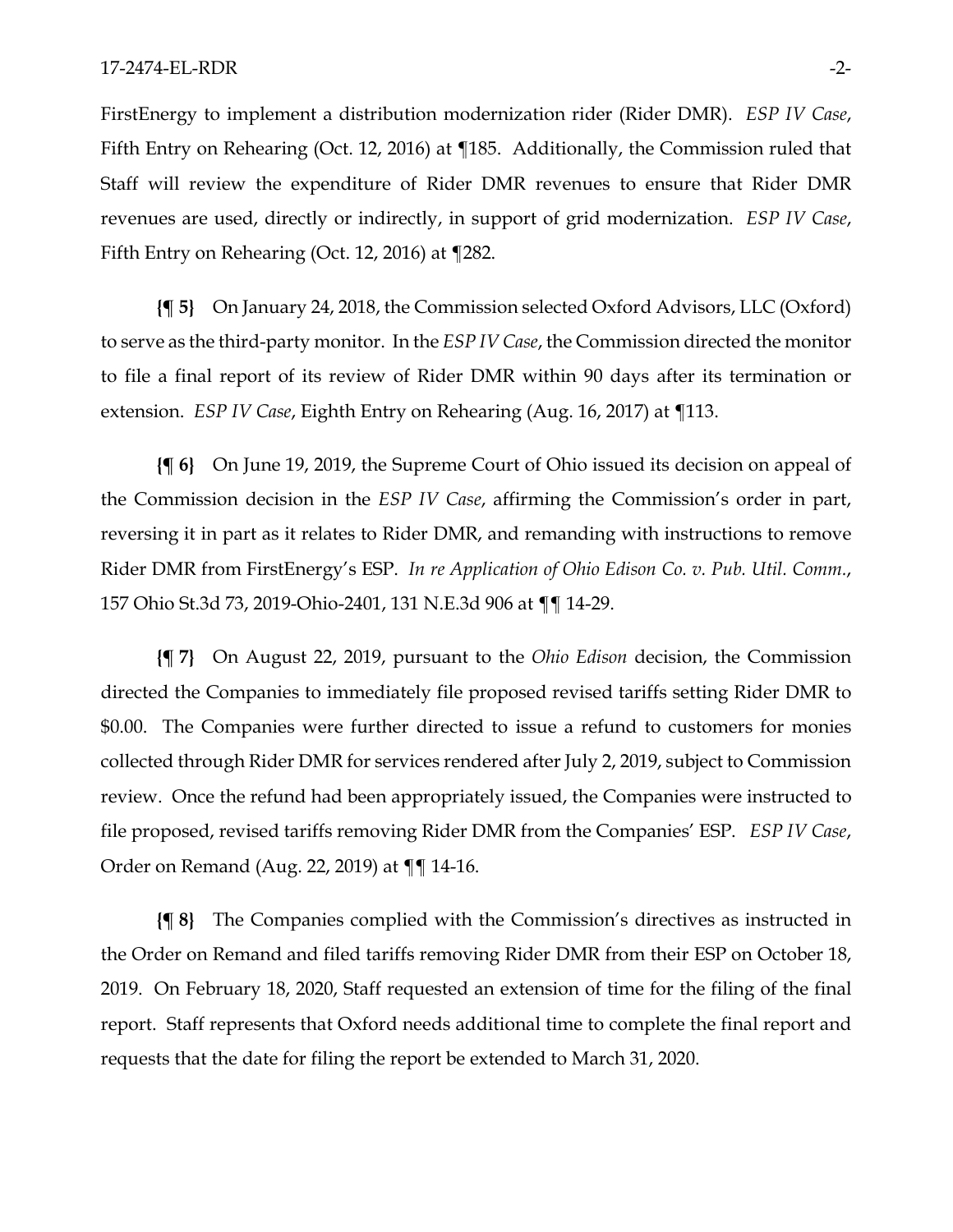**{¶ 9}** The Commission finds that the provisions for a final review of Rider DMR were an essential part of the terms and conditions related to Rider DMR in ESP IV. *ESP IV Case,* Fifth Entry on Rehearing at ¶282, Eighth Entry on Rehearing at ¶113, Ninth Entry on Rehearing (Oct. 11, 2017) at ¶¶ 17-20. In *Ohio Edison*, the Court directed the Commission to eliminate Rider DMR from ESP IV. In support of this ruling, the Court specifically objected to the usefulness of the proposed final review, questioning the lack of an effective remedy resulting from such review. *Ohio Edison* at ¶26. We find that elimination of the provisions for Rider DMR necessarily eliminated all terms and conditions of Rider DMR, including the provisions for a final review of Rider DMR. Accordingly, the Commission finds that Staff's motion for an extension of time to file the final report is moot and that this case should be dismissed and closed of record.

#### **III. ORDER**

**{¶ 10}** It is, therefore,

**{¶ 11}** ORDERED, That Staff's motion for an extension of time be denied as moot. It is, further,

**{¶ 12}** ORDERED, That this case be dismissed and closed of record. It is, further,

**{¶ 13}** ORDERED, That a copy of this Entry be served upon all parties of record.

## COMMISSIONERS: *Approving:*  Sam Randazzo, Chairman M. Beth Trombold Lawrence K. Friedeman Daniel R. Conway Dennis P. Deters

GAP/mef